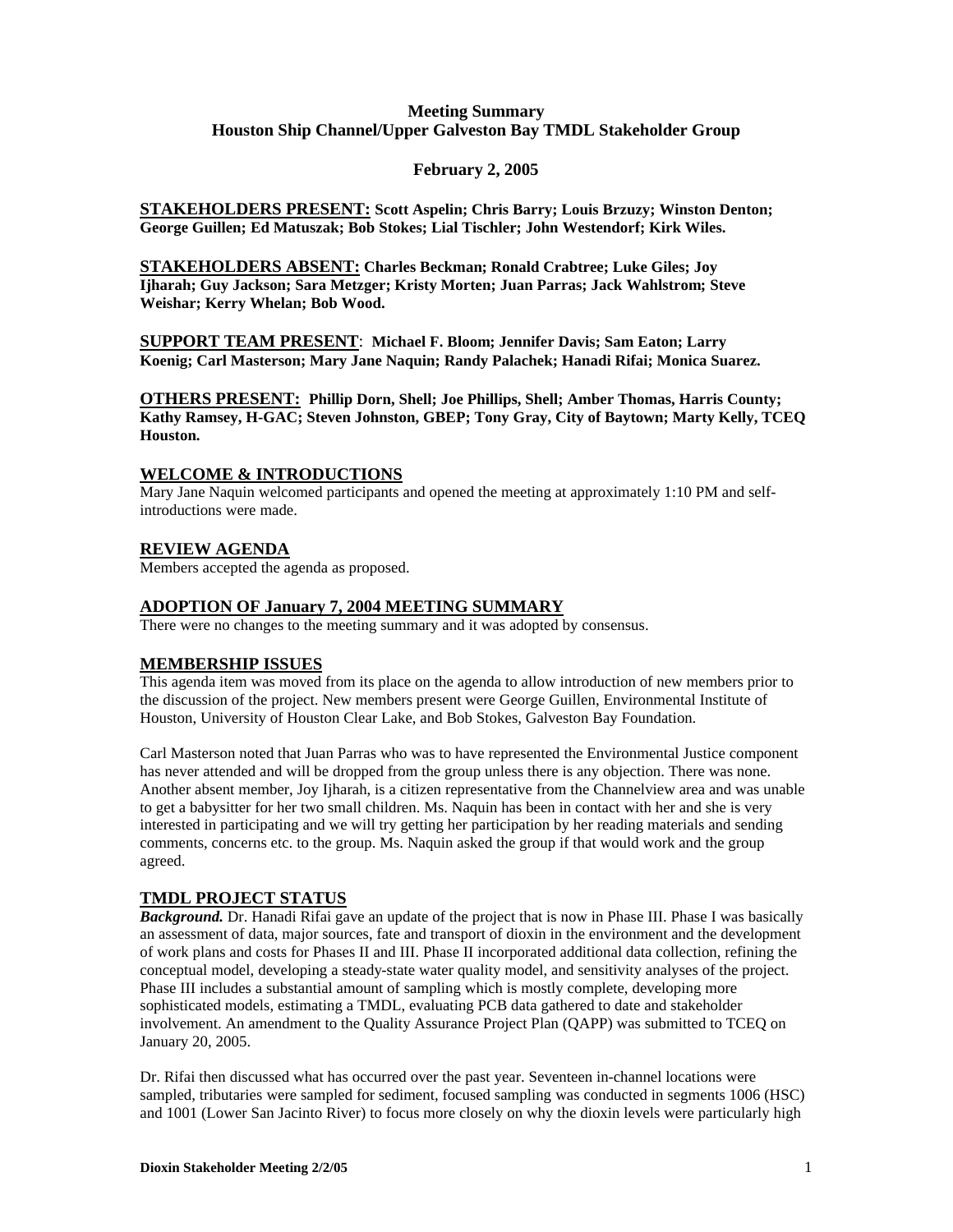in these segments. Samples were also collected in the upper watershed to get background information for the model. The major sources looked at this year were the tributaries, additional ambient air (wet and dry) deposition and stormwater runoff (not enough data points from previous years for analysis). Dr. Rifai also noted that the team is looking closely at particle sizes in air and the relationship to dioxin. She reviewed the locations of the project sampling stations and the basics of what parameters were sampled.

*The Data.* Dr. Rifai talked about the dioxin data from water, sediment, catfish and crab samples, both the most recent data and data prior to Spring 2004. It all basically shows that dioxin in ship channel water is consistently, year after year, exceeding the water quality standard as is the water in the channel's side bays. Sediment data showed that the peak level is the highest ever found. There was no change in catfish data – dioxin is still above the standard. Blue Crabs were hard to find, but dioxin levels still exceeded the standard. Dr. Rifai noted that at the State of the Bay Symposium in January, Dr. Jim Lester with Houston Advanced Research Center (HARC) indicated the overall crab population has declined. Overall the technical team saw no seasonal changes reflected in the data.

*Water Quality Target.* There is a question of what the water quality target is for this project. Currently the standard is .0933 based on generic EPA numbers used in a toxicology equation. The issue that needs to be addressed by this group is whether to target water based or sediment based standard using the generic EPA numbers or using HSC-specific data. Using HSC-specific data to calculate a standard results in a number lower than the current standard. The same results are seen when using HSC-specific data for a sediment based standard. This group will have to address the issue of whether to go with a lower or higher value standard, but regardless, we exceed the standard in either case.

*Resuspending Dioxin.* An issue raised by stakeholders was that we are gathering water data from the shallow part of the water column and if there is resuspension of dioxin from the sediment to the water column we aren't seeing it. The team went to two locations in segment 1001 (Lower San Jacinto River) and segment 1006 (Houston Ship Channel) and sampled shallow and deep. The resultant data did show that the deeper samples had higher levels of dioxin 3x the shallow samples at these two stations. So there is resuspension (going from suspended particulates to dissolved) in some parts of the HSC with higher levels in deeper part of the water column. This could explain why we continue to see high levels of dioxin in these two segments. Further analysis indicates that dioxin is going from dissolved to suspended, not the other way around. The difficulty is that at only two stations were sampled shallow and deep. The team tried to identify the specific cause/source of these higher levels of dioxin but was unable to do so.

*Dioxin Old or New?* The team worked with Texas A&M Galveston to try and learn whether dioxin in the sediment cores was newly deposited or was the result of historical deposition. Age information is complete for two stations, one in the HSC and one in Upper Galveston Bay. The core sample taken in Upper Galveston Bay was about 40 years old, and that of HSC samples analyzed is about 1 year old. The higher levels of dioxin are in the top 20 centimeters of cores taken.

*Air Sampling.* Ambient levels of dioxin were detected at all five air monitoring stations and each station showed about the same concentration. There are some seasonality and spatial differences between stations, but not much. The sampling shows more dioxin in wet deposition than in dry deposition. One thing the team discovered is that the samplers need to be left out longer and they will be doing so to get a 6 month period. The team will sample more green areas to see if they get similar concentrations to the more urbanized areas.

*Runoff.* The concentration of dioxin in runoff is fairly large exceeds the number from point sources. This is based on one round of sampling in 2002. There will be more sampling this year. What we are seeing is that the level of dioxin in runoff is the same level as we are seeing in the shallow part of the water column in the HSC. One interesting discover is the relatively high level of dioxin in Brays Bayou. The preliminary data shows that highly urban land use areas have more dioxin, which would explain why Brays has high levels.

*Model.* Dr. Rifai reported to the group on the status of the model and some of the sensitivity analyses that have been done for suspended and, dissolved concentrations. The model is not finished and will be refined.